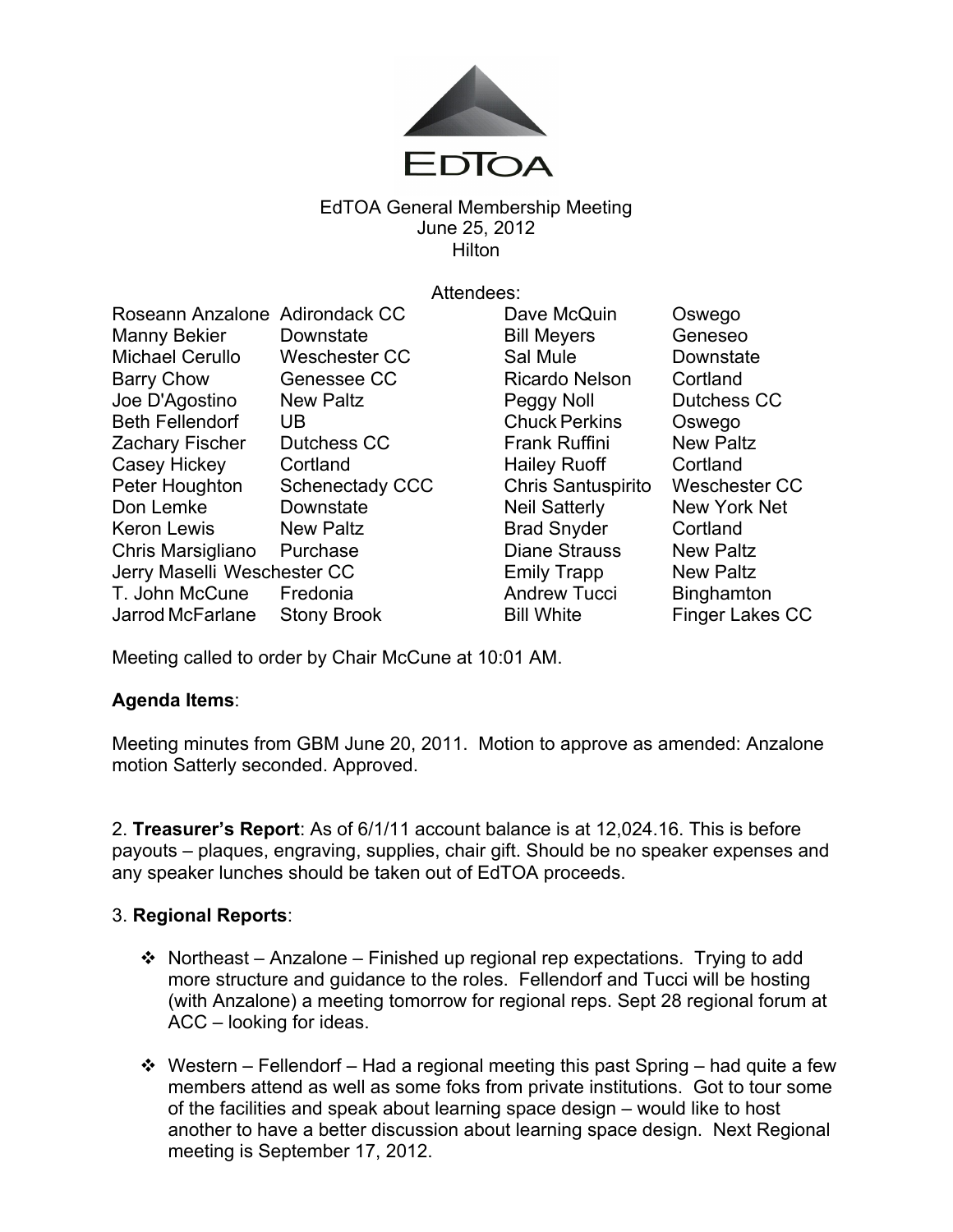

- Central Tucci Year of building reshaping what the campus looks like with a lot of build. 164 people are signed up for the EdTOA listser – would be hapy to pull that report for membership. Names will be sent to Houghton to make sure updates are made on the website as well. Regional meeting went very well. McCune thanked Tucci for hosting.
- Southeast Bekier Downstate is down they are in a state of flux the President stepped down and they will probably be in a period of stagnation for the immediate future. They would like to hold a regional meeting but a date has not been set, would like input on what people in the region would like to discuss.

# **Sub-Committee Reports:**

- $\div$  CPD McQuin Trying to meet the training and developmental needs for the system. Been in contact with Infocomm for certification training, they are reluctant but are willing to talk with us. Been speaking with Crestron and Extron and will continue conversations with Daylight - will be meeting with CPD tomorrow and hopes to have something in place by the fall. If you have specific areas of need that you want training for please send them to the list or contact McQuin directly. CPD will help us coordinate. No dates set for implementation but McQuin is hoping for the fall.
- ❖ EdTOA Website www.edtoa.suny.edu Please let Houghton know if there are member updates to your campus. Houghton asked for any changes to be sent to him via email.
- $\div$  FACT2 Snyder Annual cycle wrapped up at CIT in Stony Brook. Replacement for SCAP grants has been initiated – currently in review phase. IITG is the big thing going on right now IISR will be demonstrated tomorrow. Google the website and there is a wiki that has the updates. FACT2 is trying to recruit members. One year cycle, not vetted for life – spend a year on the project and then you are "free." Construction Fund talks has not started – listing of standardized spaces relating to labs and instructional spaces. They are willing to discuss it.
- $\div$  STC McCune Thank you to everyone who has volunteered to present, and work on this. This is the one of the most comprehensive group of session ever (not sure if the most but close). Questions or comments can be directed to McCUne or Snyder.
- $\cdot$  Wizard Anzalone Planning has not started. November 13 to 15. Run by ITEC and CPD. If there is something specific you want to see contact Anzalone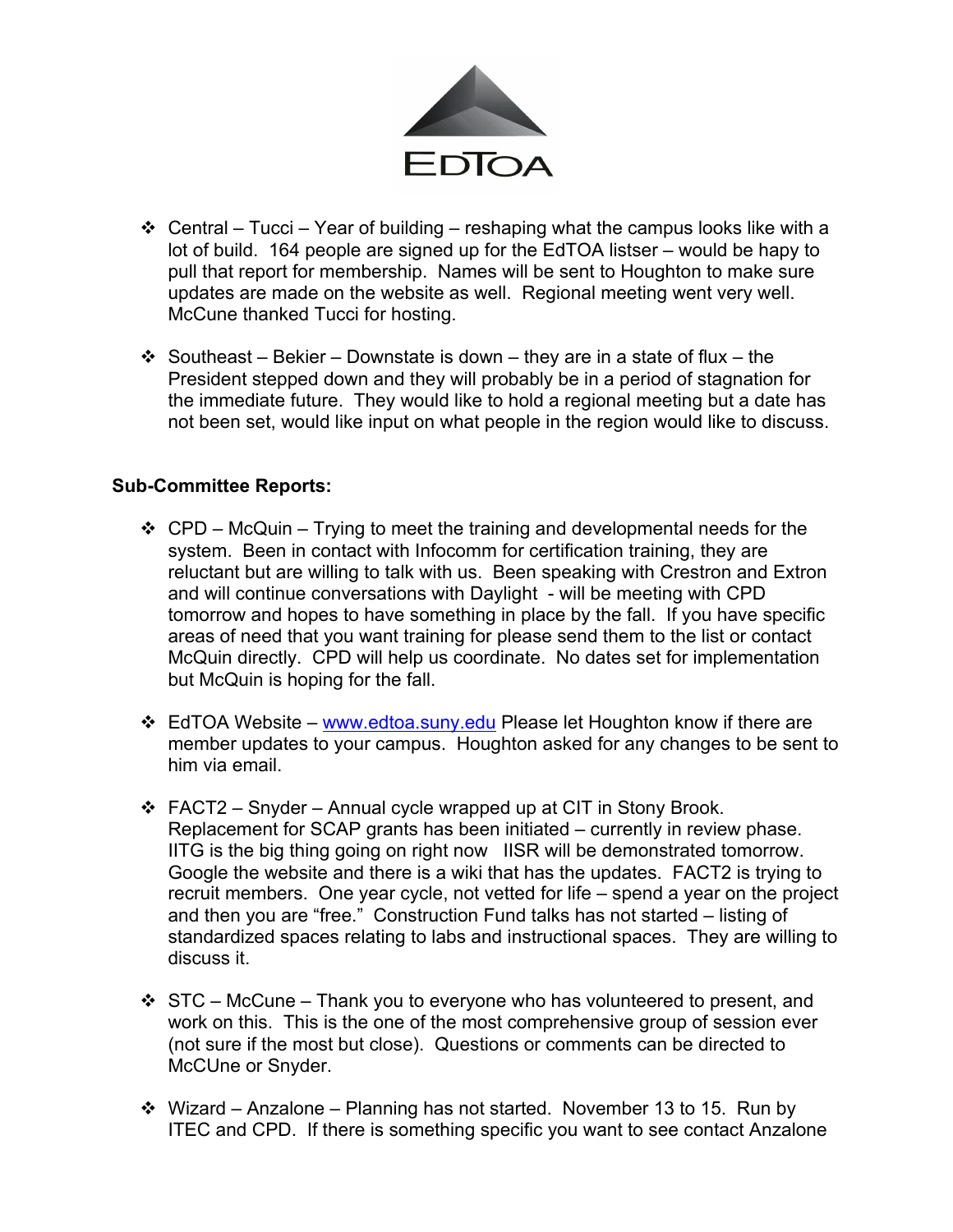

and she will see what she can do. The move to Wizard for the fall meeting allows us to become more aware of what is going on system wide.

## **Old Business:**

Bylaws Amendments – Make appointments of subcommittees and Liaisons. Committees can be changed as necessary by the executive committee – ByLaws and nominations committee has been suggested.

Motion to initiate vote: Fellendorf move seconded by McQuin. Unanimous vote to approve changes to bylaws.

New York Network –Satterly – SUNY system administration is divesting itself of NYN. NYN will not exist as part of SUNY after June 2013. It is possible that NYN will become part of another state agency but nothing is official and discussions are taking place right now. The vast majority of work done by NYN is for NYS agencies, the Governor's office and the Legislature. With this, it is believed SUNY's decision is a good one. Details for any transition will take place in the coming weeks. Future services to SUNY may be possible but again, there are no details. Satterly stated it was a pleasure to work with all of the EdTOA members.

Discussion ensued on the possible future.

## **New Business:**

Election of new officers – Hailey M. Ruoff cast one vote to elect Roseann Anzalone as incoming Chair.

Election of new Chair-Elect – Anzalone nominates Beth Fellendorf from UB to serve as chair elect. Seconded by Meyers. Passes unanimously

Anzalone nominated Hailey M. Ruoff to continue serving as secretary/treasurer. McQuin seconded. Passes unanimously.

Representatives:

Chair: Roseann Anzalone Chair Elect: Beth Fellendorf

Central: Drew Tucci, Casey Hickey Western: Bill White, Bill Meyers (voted against himself) Northeast: Peter Houghton, (need an additional representative) Southeast: Steve McIntosh, Peggy Noll